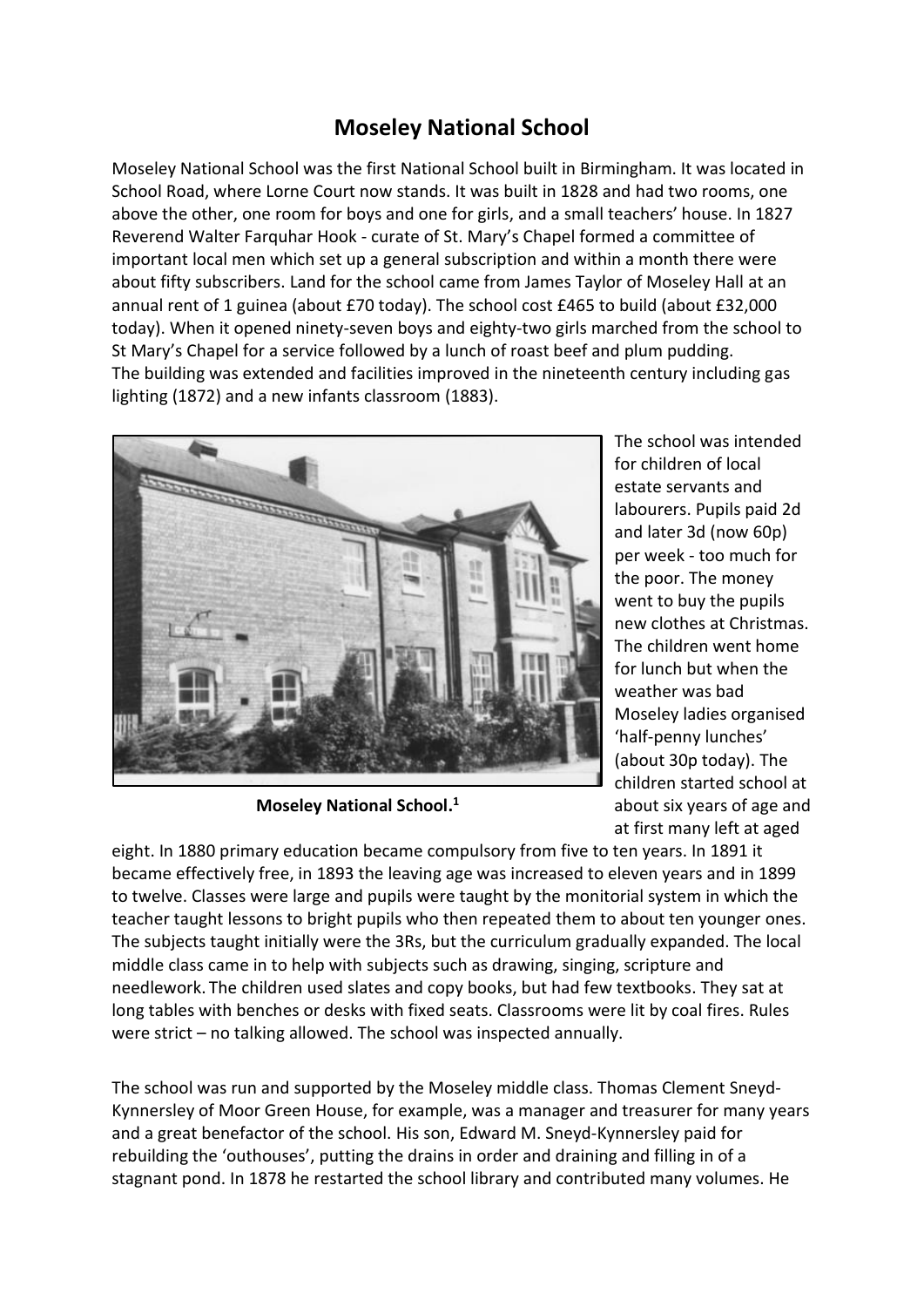gave a glass-fronted cabinet containing specimens to form the nucleus of a School Museum. Miss Harriet Kynnersley, Edward's sister, brought in specimens for the Museum. Cadburys gave objects illustrating cocoa manufacture and items illustrating pin and needle-making were also donated. In 1880 a certified cookery mistress was appointed to the Girls' School. Mr Wilmot gave a gas stove. 'Ladies' were admitted by 5s tickets to cookery lectures on Friday afternoons to witness 'Miss Boot's cooking skills'. St Mary's and its members continued to support the school financially, giving nearly £800 to the National School (about £53,000 today) between 1879 and 1893.



**The Infant and Junior Classes, Moseley National School, c.1870.**

Local people gave their field or grounds and provided food and entertainment for annual School Treats: in the 1880s the chief attraction was the ascent of balloons, one of immense size representing an elephant 'jumbo' accompanied by the strains of Kings Heath Band. They celebrated Queen Victoria's Golden Jubilee in 1887 and her Diamond Jubilee in 1897 in the grounds of Moseley Hall, when prizes and presents were distributed, paper balloons soared in the sky, including an elephant and a colossal policeman and fireworks.